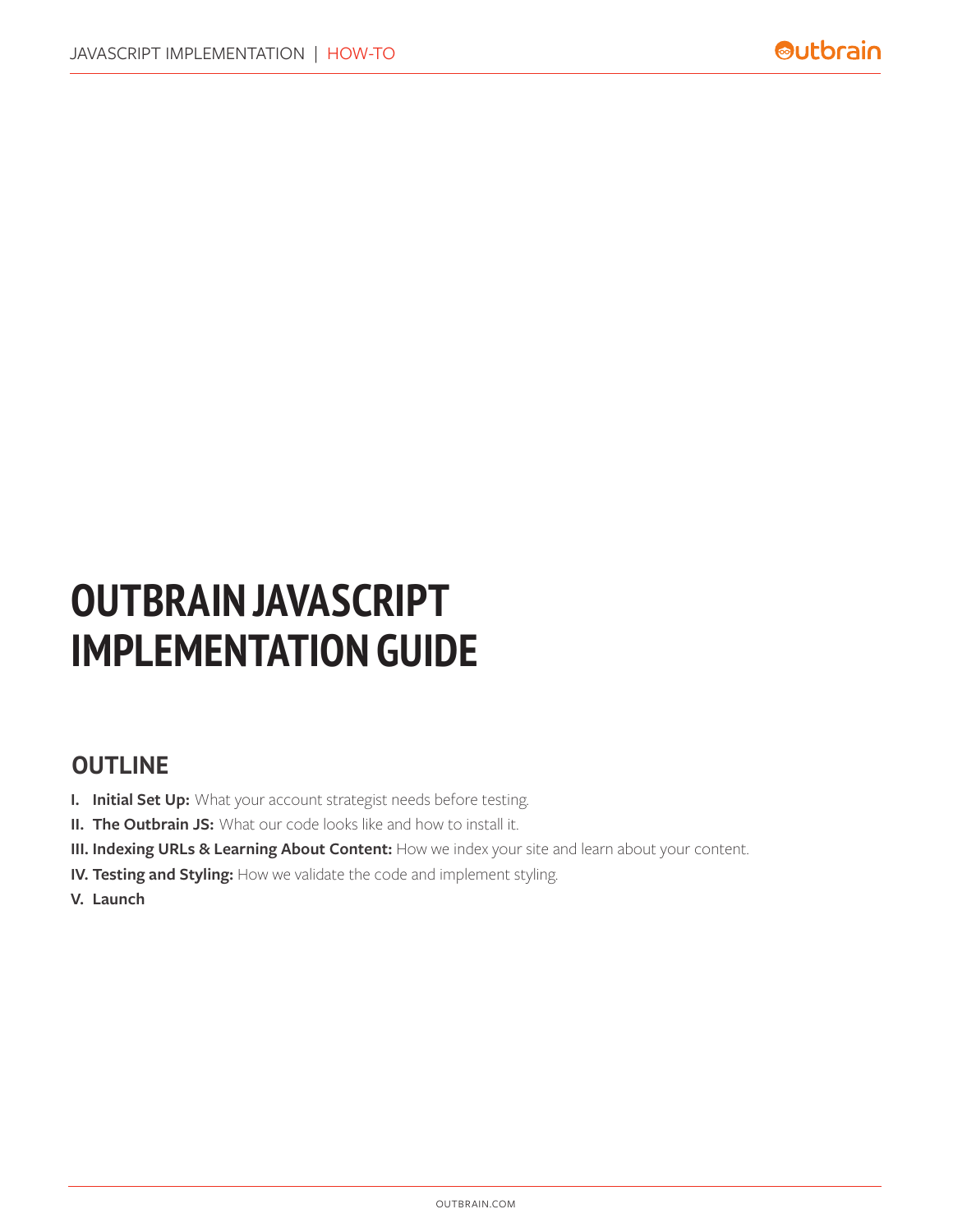## **I. Initial Set Up**

Here is a list of items your account strategist will need in order to prepare your site for launch:

• **Where do you plan to install Outbrain?** 

Outbrain supports multiple page types such as articles, blogs, slideshows, and videos.

- **What areas of your site would you like to recommend in the Outbrain widget?**  Outbrain can set up content whitelists if you only want to recommend specific sections of your site.
- **What do you want the Outbrain widget to look like?**

Our widget is a humble guest on your page and will inherit CSS to remain consistent with your site design. If you have something specific in mind, let us know. You name it, we can probably do it.

• **Quality image file of logo.** 

Send us a high-quality file of your site's logo and we'll attach it to any article that doesn't have a thumbnail. That way great, image-free content gets the chance to shine in image-based widgets.

## **II. The Outbrain JS**

You can start working with the code as soon as the initial set up is complete. We take the quality of our products very seriously. Every pixel and line of code we download to your page has an essential function. Here are a few facts that illustrate our commitment:

- The Outbrain widget is less than 25KB (8 KB zipped).
- When serving thumbnails, we only serve images in the exact size of the thumbnail, which means our total impact on page size and load time is minimal.
- Our widget loads asynchronously, and therefore will never delay page loading. In the rare cases we have issues with our recommendation server, the widget will simply not load. (This rarely happens thanks to our backend redundancy.)

#### **Implementing the code involves two simple steps:**

**1. The Code:** Place the code your account strategist provides in the area of your site where you would like our widget to appear. Please note that your setup may require multiple pieces of code.

Here is a typical example of our code:

<div class="OUTBRAIN" data-src="DROP\_PERMALINK\_HERE" data-widgetid="WIDGET\_ID" data-ob-template="TEMPLATE" ></div> <script type="text/javascript" async="async" src="[http://widgets.outbrain.](http://widgets.outbrain.com/outbrain.js) [com/outbrain.js"](http://widgets.outbrain.com/outbrain.js)></script> ata-src="DROP\_PERMALIN<br>cemplate="TEMPLATE"><<br>script" async="async"<br>pt>

\* This code is not for use on your site. Your account strategist will provide you with the proper TEMPLATE and WIDGET\_ID values.

**2. The Permalink:** Pass one dynamic parameter into the data-src variable (highlighted above). This value should be the URL of the page on which the widget is loading.

#### **Option A**

We recommend using the canonical or og:url of the page, as long as one of these is consistently used across the site. A couple of reasons why canonical and og:urls are great:

• Outbrain won't crawl URLs with extraneous parameters like marketing codes, sessionIDs, referrer strings, etc. Crawling URLs with any of these parameters causes duplication in our system and prevents us from being able to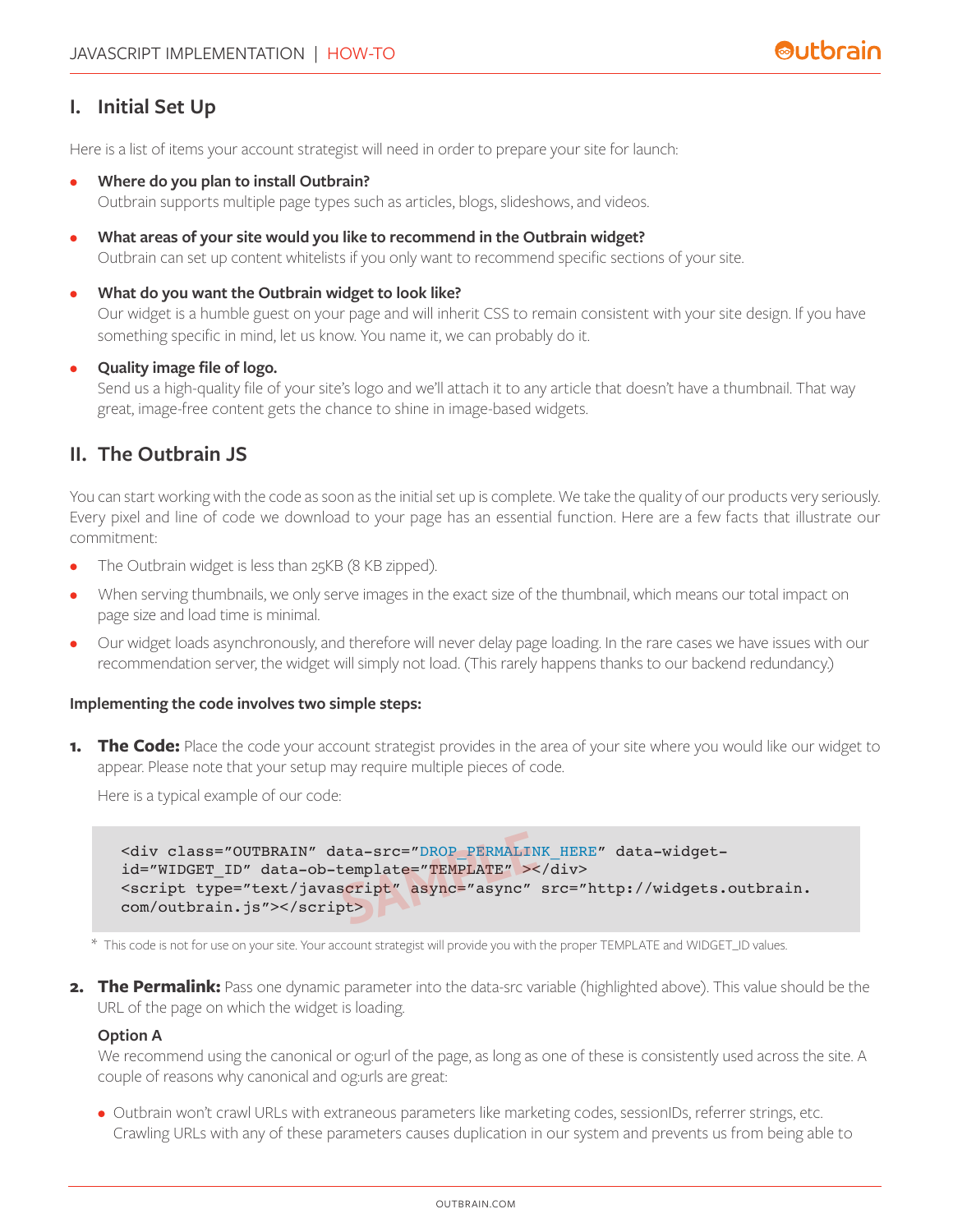serve the best recommendations to your readers.

- [http://m.nypost.com/f/mobile/news/local/newark\\_tsa\\_bomb\\_boozled\\_eTIZBp2X7B299qO5WCWvAK](http://m.nypost.com/f/mobile/news/local/newark_tsa_bomb_boozled_eTIZBp2X7B299qO5WCWvAK)
- <http://m.nypost.com>/;s=C1RQpzi9IBXYhst\_quWLp36/f/mobile/news/local/newark\_tsa\_bomb\_boozled\_eTIZBp2X7B299qO5WCWvAK
- Outbrain will only crawl the first page of a multi-page story, which also prevents us from recommending any of the secondary pages in your widget. This is particularly relevant for slideshows.
	- [http://www.foxnews.com/slideshow/entertainment/2009/10/06/celebrities-](http://www.foxnews.com/slideshow/entertainment/2009/10/06/celebrities)technology-mix
	- [http://www.foxnews.com/slideshow/entertainment/2009/10/06/celebrities-](http://www.foxnews.com/slideshow/entertainment/2009/10/06/celebrities)technology-mix/#slide=2

#### **Option B**

If you don't use canonical or og:urls and cannot implement them, the href location is your next best option.

## **III. Indexing URLs & Learning About Content**

We use the data-src value for two purposes. The first is simply to index the URLs from your site. Outbrain crawls a URL the first time our JavaScript loads on the page. The second is to learn about content on that page.

**1. Indexing URLs:** Outbrain needs to index your site before launch to ensure the best possible performance on day one. Indexing in advance also gives us recommendations to display during the testing process. Here are the ways we can crawl your site before we're live:

#### **Option A**

RSS feeds. If you have a list of RSS feeds, please send it to your account strategist.

#### **Option B**

No feeds? No problem. We can also use a sitemap or list of URLs.

#### **Option C**- **Advanced Dev Ninja Option**

We can make our JS results invisible. This means that you could roll the code out to production before the testing phase is complete. In this scenario, we would hide the widget on our end and just use the code for the purpose of indexing URLs. This also allows us to get a lot of the data needed to better inform our recommendations. Without this data, the recommendations may not be optimal for the first day or two in production.

\* See this in action here: [http://widgets.outbrain.com/external/demos/draft-demo.html](http://widgets.outbrain.com/external/demos/draft-demo.html%20)

#### **Option D**

If none of these options are feasible, we will crawl your site whenever the code launches in production. In this scenario, the widget may take a few hours to fully populate with recommendations.

**2. Learning about content:** Outbrain will also crawl information about the URLs we are indexing in order to serve more interesting and relevant recommendations to your readers.

Here's a list of what we look for:

- Title
- **Description**
- Publish Date
- Image
- Author
- Content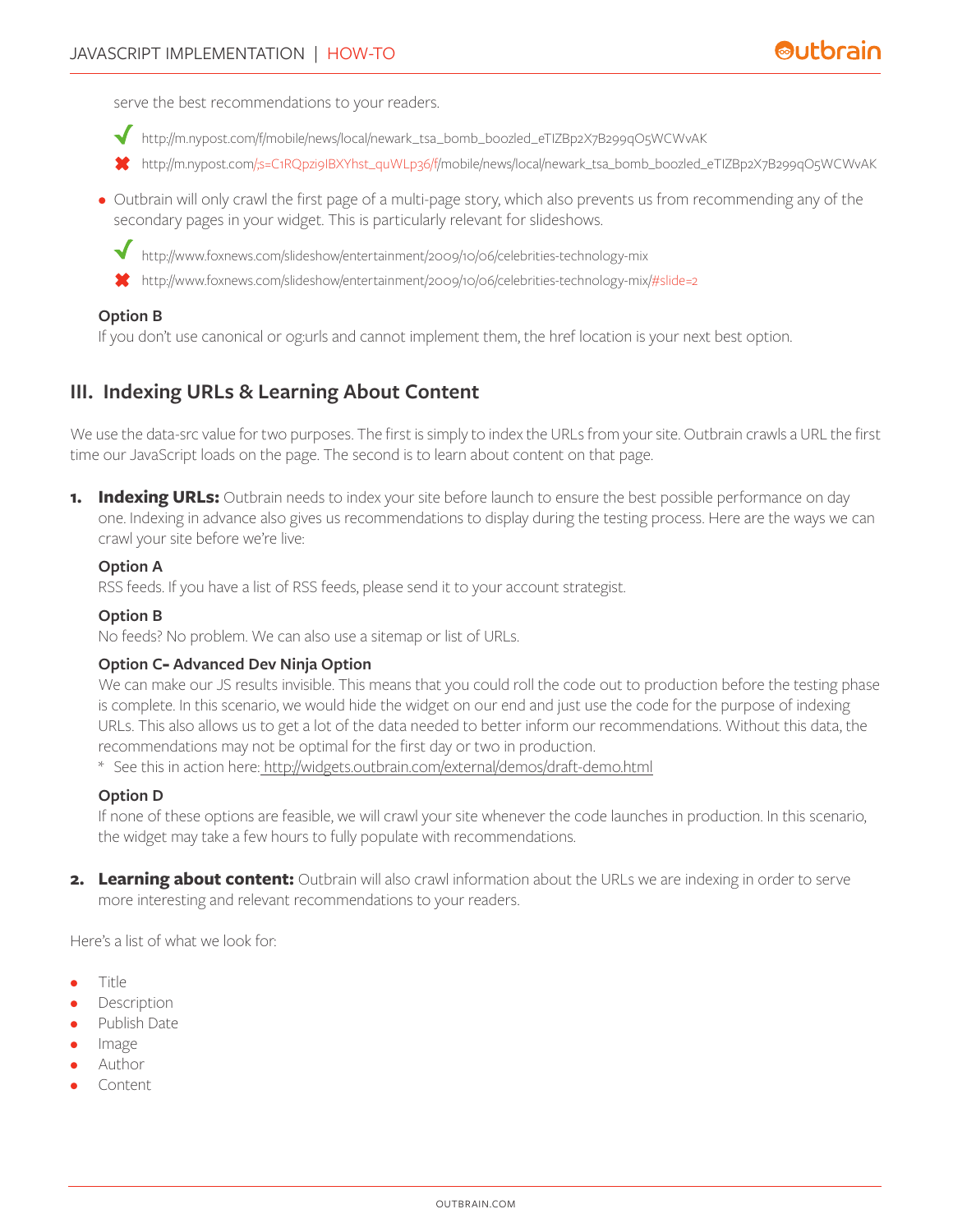The best way for us to gather this information is via microdata, like Google's Schema and Facebook's Open-graph, or via Outbrain proprietary tags. We highly recommend deploying one of these options across your site and have provided tag examples for each of the above attributes in Appendix A.

## **IV. Testing and Styling**

Now that we have indexed your content and know where to pick up important information, we can begin testing. This process is for validating code and styling the widget(s). Please make sure that the placements and page types in testing mirror the eventual experience in production. Also note that the recommendation results in testing do not reflect what will come through in production since we will not have all possible behavioral data yet.

#### **If you have a test environment ...**

You will need to do the following in order for the Outbrain widgets to work:

- **Whitelist our crawler IP addresses and user agent (your Account Strategist will provide both sets of IPs if needed).** If your test environment is behind a firewall and our crawlers don't have access, the widget won't work. Please contact your account strategist for the most up to date crawler IP information.
- **Grant your account strategist access to the test environment.** The fastest and most reliable way for Outbrain to validate the code and style the widgets is to do so directly in testing. If needed, your account strategist can provide you with our office IP addresses.
- **Pass production permalinks in testing.** It's ideal if you can pass production URLs into the data-src variable in testing, either dynamically or hard-coded. This prevents us from indexing your test domains. This step is not a requirement for the widgets to work, but streamlines the process and ensures a faster styling turnaround.

#### **If not, don't worry...**

Outbrain can also work without a proper dev site:

- We can hide the recommendation results so that you can launch the code directly in production. Outbrain has our own shareable draft environment where the results will be visible. We can use this environment to finalize styling and guarantee everything is functioning correctly.
	- \* See this in action here: <http://widgets.outbrain.com/external/demos/draft-demo.html>
- You can launch the code visibly on one low-traffic production page.

#### **Once your account strategist has a working test page…**

She/he can begin implementing the UI upon which your teams agreed in section I!

## **V. Launch**

Once Outbrain has validated everything in testing, you can push our JS to production! Just let your account strategist know the expected date and time of launch. If you encounter any issues post-launch, please contact your account strategist.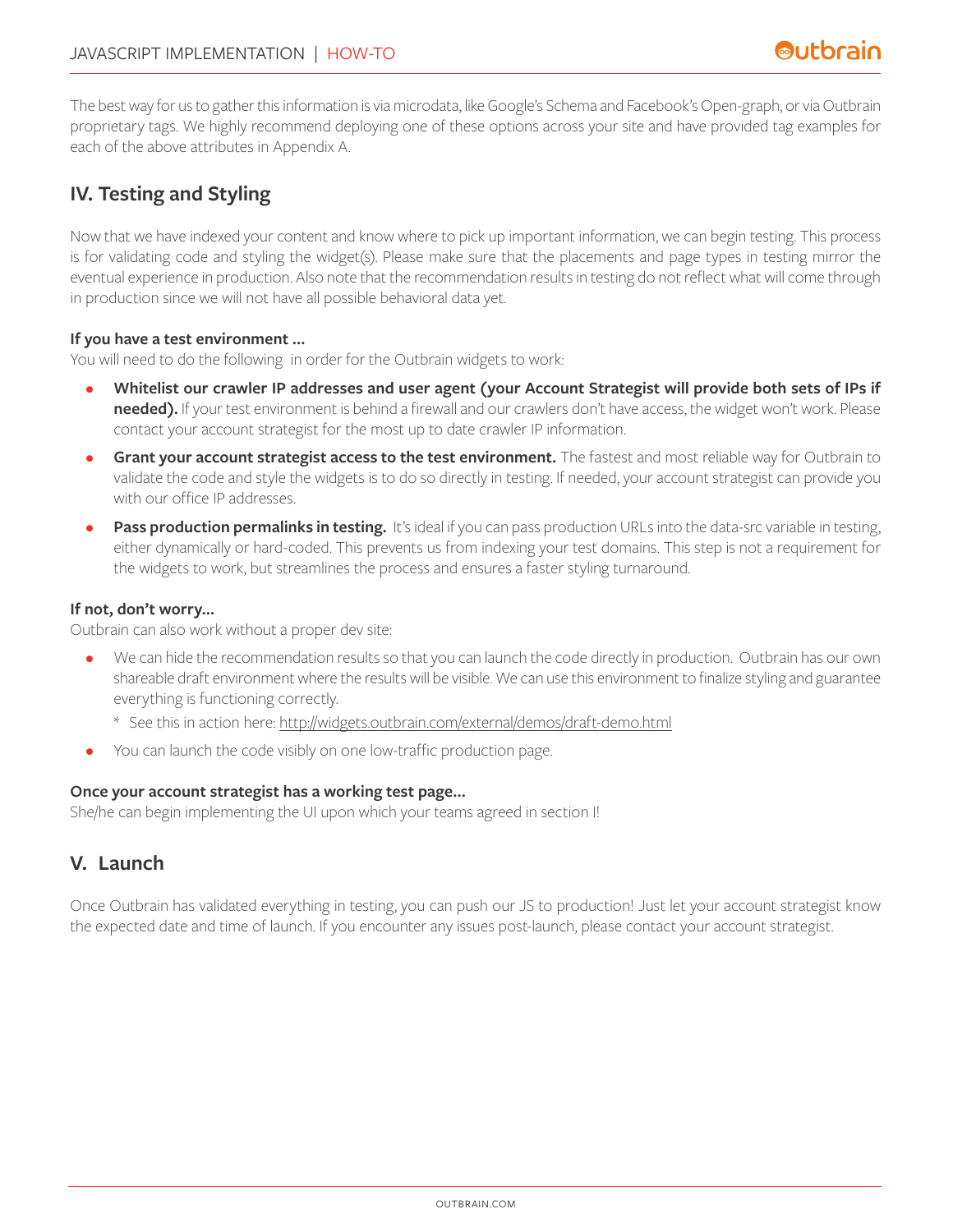# **APPENDIX A: SUPPORTED MICRODATA**

### **Necessary Information**

| <b>Attribute</b>     | <b>Suggested Microdata</b>                          | <b>Example</b>                                                                                                                                                                                                                                                                                 |                                                                                                                                                                                                                                                                                                                                                                                                                                                 |
|----------------------|-----------------------------------------------------|------------------------------------------------------------------------------------------------------------------------------------------------------------------------------------------------------------------------------------------------------------------------------------------------|-------------------------------------------------------------------------------------------------------------------------------------------------------------------------------------------------------------------------------------------------------------------------------------------------------------------------------------------------------------------------------------------------------------------------------------------------|
| Title                | vr:title<br>OR.                                     | <meta content="4 Tips To&lt;br&gt;Marketing Your Legacy" property="vr:title"/>                                                                                                                                                                                                                 |                                                                                                                                                                                                                                                                                                                                                                                                                                                 |
|                      | og:title<br><b>OR</b>                               | <meta content="4 Tips To&lt;br&gt;Marketing Your Legacy" property="og:title"/>                                                                                                                                                                                                                 |                                                                                                                                                                                                                                                                                                                                                                                                                                                 |
|                      | itemprop=title<br><b>OR</b>                         | <meta <math="" content="4 Tips To Marketing&lt;br&gt;Your Legacy" itemprop="title"/> 7                                                                                                                                                                                                         |                                                                                                                                                                                                                                                                                                                                                                                                                                                 |
|                      | itemprop=headline                                   | <meta content="4 Tips To&lt;br&gt;Marketing Your Legacy" itemprop="headline"/>                                                                                                                                                                                                                 |                                                                                                                                                                                                                                                                                                                                                                                                                                                 |
|                      | <b>OR</b><br>name=title                             | <meta content="4 Tips To Marketing&lt;br&gt;Your Legacy" name="title"/>                                                                                                                                                                                                                        |                                                                                                                                                                                                                                                                                                                                                                                                                                                 |
| <b>Publish Date</b>  | vr:published_time<br><b>OR</b>                      | <meta 2013-03-13t06:07:39z"<br="" content="2013-03-&lt;br&gt;&lt;math&gt;13T06:07:39\bar{Z}''&lt;/math&gt; /&gt;&lt;/td&gt;&lt;/tr&gt;&lt;tr&gt;&lt;td&gt;name=pubdate&lt;/td&gt;&lt;td&gt;&lt;meta content=" datepublished"="" property="vr:published time"/> name="pubdate"<br>$\rightarrow$ |                                                                                                                                                                                                                                                                                                                                                                                                                                                 |
|                      | Image                                               | vr:image<br>OR.<br>og:image<br>OR.<br>link rel=image_src<br><b>OR</b><br>itemprop=meta-thumbnailUrl                                                                                                                                                                                            | <meta <br="" content="http://wp.&lt;br&gt;outbrain.com/wp-content/themes/outbrain/images/&lt;br&gt;&lt;math&gt;logo.pnq''&lt;/math&gt; /&gt;&lt;br&gt;&lt;link rel=" href="http://wp.outbrain.&lt;br&gt;com/wp-content/themes/outbrain/images/logo.png" image="" og:image"="" property="vr:image" src"=""/> /<br><meta <br="" itemprop="meta-thumbnailUrl"/> content="http://wp.outbrain.com/wp-content/<br>themes/outbrain/images/logo.png" /> |
|                      | Content                                             | itemprop='body'<br><b>OR</b>                                                                                                                                                                                                                                                                   | <div itemprop="body"> This is the content, contains<br/>HTML </div>                                                                                                                                                                                                                                                                                                                                                                             |
| itemprop=articleBody |                                                     | <section itemprop="articleBody"> This is the<br/>content, contains HTML </section>                                                                                                                                                                                                             |                                                                                                                                                                                                                                                                                                                                                                                                                                                 |
| Description          | og:description<br><b>OR</b><br>itemprop=description | <meta <br="" content="When it comes to celebrating your&lt;br&gt;brand's legacy, getting consumers to join in can be&lt;br&gt;a tricky proposition. Here are four tips to doing&lt;br&gt;it well." itemprop="description"/> property="og:description"/>                                        |                                                                                                                                                                                                                                                                                                                                                                                                                                                 |
| Author               | name=author<br><b>OR</b><br>itemprop=author         | <meta <br="" content="Brandon Carter" itemprop="author"/> name="author"/>                                                                                                                                                                                                                      |                                                                                                                                                                                                                                                                                                                                                                                                                                                 |